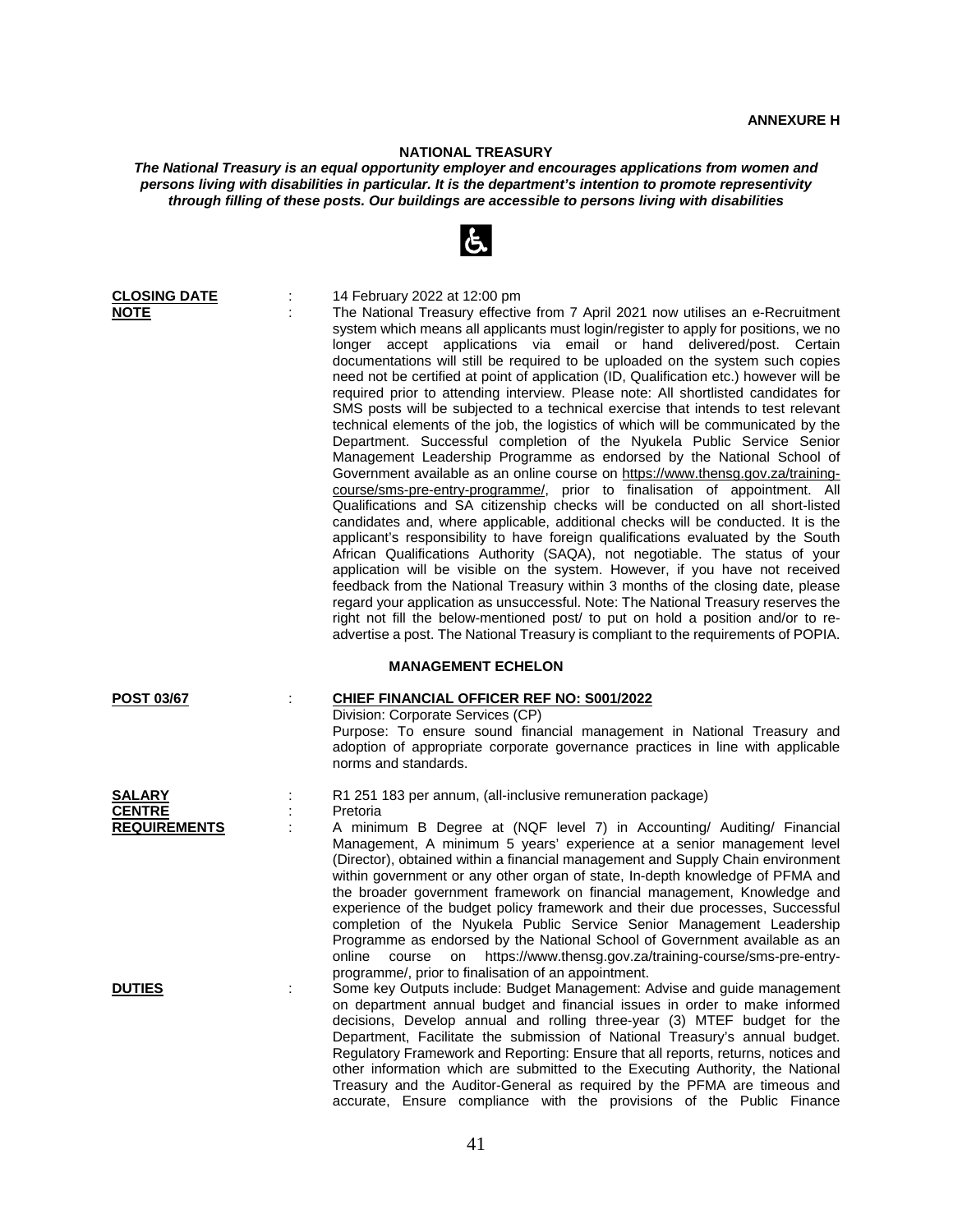| <b>ENQUIRIES</b><br><b>APPLICATIONS</b>               |   | Management Act, 1999 and the Treasury Regulations, Ensure that the annual<br>financial statements are accurately prepared and submitted timeously to the<br>National Treasury and the Auditor-General as required by the PFMA, Ensure that<br>early warning systems both monthly and quarterly are accurately prepared and<br>submitted to the Accounting Officer and Executive Authority within the stipulated<br>period, Support the monitoring of the entities reporting to the Minister of Finance.<br>Financial Management: Monitor the transversal system functions, Ensure proper<br>management of Assets including the asset verification process, Ensure that<br>financial monthly and year closure are done in time. Policies and Procedures:<br>Develop and review of risk models and the mitigation of risk by suitable<br>policies/procedures, proper segregation of duties and development of appropriate<br>internal control procedures Develop and maintain appropriate systems and policies<br>to ensure effective, efficient and economical management of resources and assets<br>in the National Treasury, Monitor the implementation of an effective financial<br>management strategy. Supply Chain Management: Develop, implement and<br>monitor the implementation of Demand Management, Acquisition Management and<br>Logistics Management Plans, Develop and monitor the implementation of the<br>contract management including performance management, Oversee that the<br>appropriate Supply Chain Management which is fair, equitable, transparent,<br>competitive and cost effective, Monitor the implement of spend analysis. Strategic<br>Leadership: Advice on strategic financial and corporate governance matters<br>pertaining to allocated budgets, Implementation of strategic management skills and<br>project management principles, Liaise with the relevant departmental, public<br>entities and supplier stakeholders on transverse finance issues, Manage and<br>provide leadership to the staff.<br>ONLY (No applications): Recruitment.Enquries@treasury.gov.za<br>To apply visit: https://erecruitment.treasury.gov.za/eRecruitment/#/browseJobs |
|-------------------------------------------------------|---|-----------------------------------------------------------------------------------------------------------------------------------------------------------------------------------------------------------------------------------------------------------------------------------------------------------------------------------------------------------------------------------------------------------------------------------------------------------------------------------------------------------------------------------------------------------------------------------------------------------------------------------------------------------------------------------------------------------------------------------------------------------------------------------------------------------------------------------------------------------------------------------------------------------------------------------------------------------------------------------------------------------------------------------------------------------------------------------------------------------------------------------------------------------------------------------------------------------------------------------------------------------------------------------------------------------------------------------------------------------------------------------------------------------------------------------------------------------------------------------------------------------------------------------------------------------------------------------------------------------------------------------------------------------------------------------------------------------------------------------------------------------------------------------------------------------------------------------------------------------------------------------------------------------------------------------------------------------------------------------------------------------------------------------------------------------------------------------------------------------------------------------------------------------------------------------------------|
| <b>POST 03/68</b>                                     | t | DIRECTOR: SUPPY CHAIN MANAGEMENT REF NO: S006/2022<br>Division: Corporate Services (CS)<br>Purpose: To provide strategic guidance and align supply chain management<br>processes with the broader Supply Chain framework and interface and synergise<br>accountability performance and compliance of processes and procedures.                                                                                                                                                                                                                                                                                                                                                                                                                                                                                                                                                                                                                                                                                                                                                                                                                                                                                                                                                                                                                                                                                                                                                                                                                                                                                                                                                                                                                                                                                                                                                                                                                                                                                                                                                                                                                                                                |
| <b>SALARY</b><br><b>CENTRE</b><br><b>REQUIREMENTS</b> |   | R1 057 326 per annum, (all-inclusive remuneration package)<br>Pretoria<br>A minimum B Degree at (NQF level 7) in Logistics/ Procurement/ Supply Chain<br>Management/Business Management/Financial Management/Accounting,<br>- A<br>minimum 5 years' experience at a middle management level (Deputy Director),<br>obtained in the broader Supply Chain management environment; Knowledge and<br>experience of PFMA, PPPFA and other relevant prescribes, Knowledge of SCM<br>Demand Management, Risk and Performance Management processes,<br>Knowledge and experience of Procurement or Financial systems, Knowledge and<br>experience Contract Management, Bidding processes and exposure of dealing with<br>Travel Agencies, Successful completion of the Nyukela Public Service Senior<br>Management Leadership Programme as endorsed by the National School of<br>Government available as an online course on https://www.thensg.gov.za/training-<br>course/sms-pre-entry-programme/, prior to finalisation of an appointment.                                                                                                                                                                                                                                                                                                                                                                                                                                                                                                                                                                                                                                                                                                                                                                                                                                                                                                                                                                                                                                                                                                                                                           |
| <b>DUTIES</b>                                         |   | Some key Outputs include: Develop and implement a Procurement Reform<br>Programme: Provide direction and strategy in the establishment of proper<br>processes and the application thereof in business, Analyse historical purchasing<br>costs, forecasting future costs of prospective vendors through the Supplier<br>Management process, Implement and maintain the Demand Management process<br>in the National Treasury. Implement Procurement reform in respect to PFMA &<br>PPPFA Acts & regulations: Conduct awareness initiatives and sensitise<br>stakeholders on the impact of the PFMA & PPPFA have on supply chain<br>management in business, Develop and implement PFMA & PPPFA guidelines for<br>easy reference on all Procurement processes, Initiate the implementation of SCM<br>policy reforms and compliance, Initiate research and benchmark exercises on<br>supply chain best practices with DPSA and other stakeholders. Supply Chain<br>Management: Coordinate the utilisation of SCM resources by optimally consult with<br>stakeholders on the redress of service delivery improvements, Conduct strategic                                                                                                                                                                                                                                                                                                                                                                                                                                                                                                                                                                                                                                                                                                                                                                                                                                                                                                                                                                                                                                                           |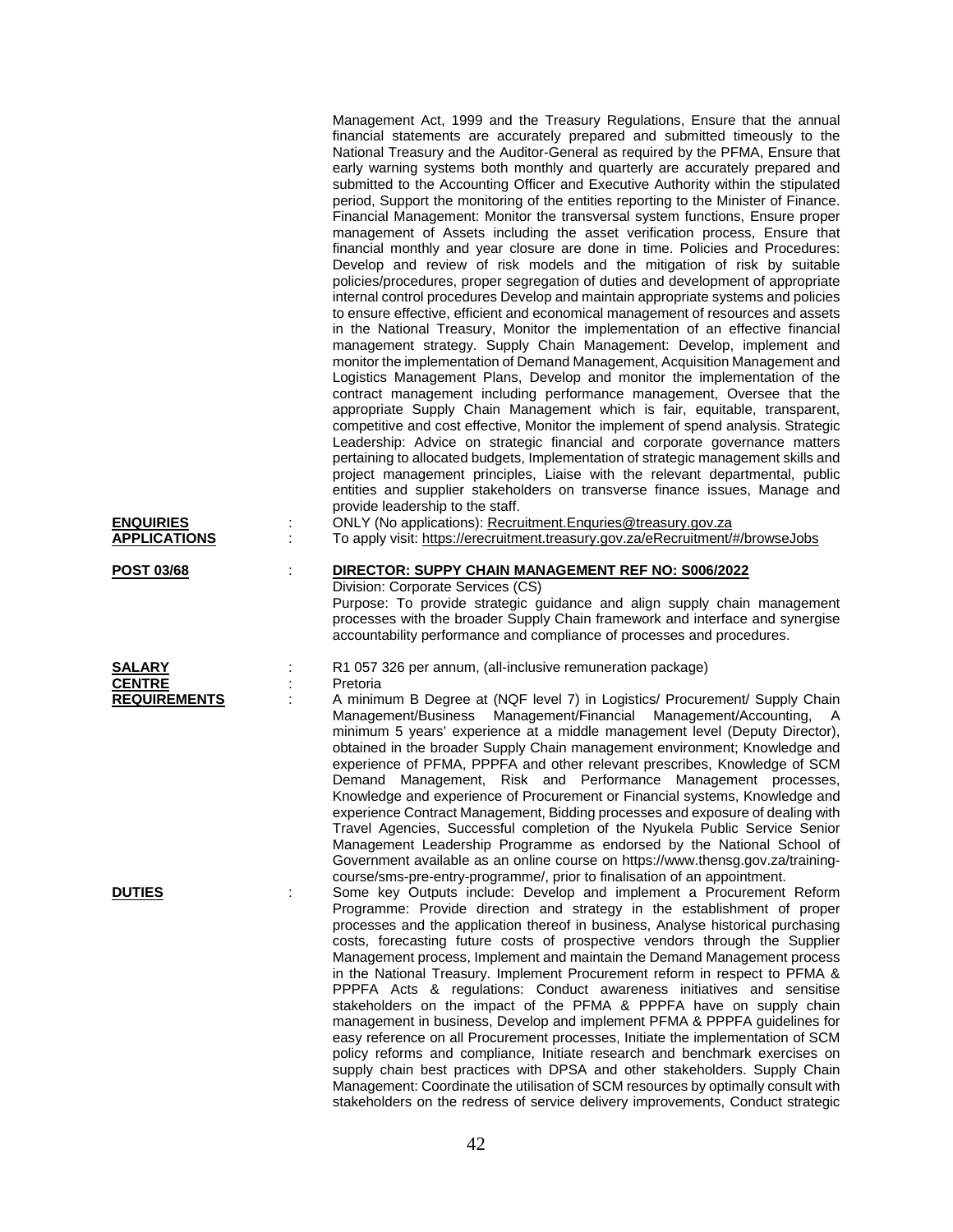| <b>ENQUIRIES</b><br><b>APPLICATIONS</b> |    | planning sessions to key stakeholders and establish the development of the SCM<br>vision, strategic objectives and business plan in conjunction with the broader<br>Departmental plan, Develop and implement a balance score card for the<br>assessment of the performance of SCM stakeholders. Stakeholder Engagement:<br>Evaluate service delivery initiatives against stakeholders and other business<br>demands and outputs, Consult with strategic partners and build relationships with<br>key business stakeholders on service delivery initiatives, Monitor supplier and<br>stakeholder performance in the Supply Chain Management environment in<br>compliance with set processes and procedures, Identify risks pertaining to Supply<br>Chain Management and implement processes and procedures to mitigate risk<br>factors. Travel Co-ordination Management: Initiate meetings with travel agencies<br>and other relevant stakeholders on issues of mutual concern, Initiate meetings with<br>travel agencies and other relevant stakeholders on issues of mutual concern,<br>Monitor outputs and identify gaps for remedial action on agreed deliverables of<br>contracted travel agency.<br>ONLY (No applications): Recruitment. Enquries@treasury.gov.za<br>To apply visit: https://erecruitment.treasury.gov.za/eRecruitment/#/browseJobs                                                                                                                                             |
|-----------------------------------------|----|------------------------------------------------------------------------------------------------------------------------------------------------------------------------------------------------------------------------------------------------------------------------------------------------------------------------------------------------------------------------------------------------------------------------------------------------------------------------------------------------------------------------------------------------------------------------------------------------------------------------------------------------------------------------------------------------------------------------------------------------------------------------------------------------------------------------------------------------------------------------------------------------------------------------------------------------------------------------------------------------------------------------------------------------------------------------------------------------------------------------------------------------------------------------------------------------------------------------------------------------------------------------------------------------------------------------------------------------------------------------------------------------------------------------------------------------------------------------------------------------------|
|                                         |    |                                                                                                                                                                                                                                                                                                                                                                                                                                                                                                                                                                                                                                                                                                                                                                                                                                                                                                                                                                                                                                                                                                                                                                                                                                                                                                                                                                                                                                                                                                      |
| POST 03/69                              | İ. | DIRECTOR: ENTERPRISE RISK MANAGEMENT REF NO: S007/2022<br>Division: Office of the Director-General (ODG)<br>Purpose: To lead the risk and compliance function of the National Treasury and<br>execute the mandate relating to enterprise risk management, combined assurance,<br>business continuity management, ethics, anti-corruption and fraud, as well as<br>compliance management.                                                                                                                                                                                                                                                                                                                                                                                                                                                                                                                                                                                                                                                                                                                                                                                                                                                                                                                                                                                                                                                                                                             |
| <b>SALARY</b>                           |    | R1 057 326 per annum, (all-inclusive remuneration package)                                                                                                                                                                                                                                                                                                                                                                                                                                                                                                                                                                                                                                                                                                                                                                                                                                                                                                                                                                                                                                                                                                                                                                                                                                                                                                                                                                                                                                           |
| <b>CENTRE</b><br><b>REQUIREMENTS</b>    |    | Pretoria<br>Bachelor's<br>Degree(NQF<br>minimum<br>7)<br>in<br>Auditing/Finance/Risk<br>A                                                                                                                                                                                                                                                                                                                                                                                                                                                                                                                                                                                                                                                                                                                                                                                                                                                                                                                                                                                                                                                                                                                                                                                                                                                                                                                                                                                                            |
|                                         |    | Management/Compliance/Law or equivalent, A minimum 5 years' experience at a<br>middle management level (Deputy Director), obtained in Risk/Compliance<br>Management practices, Knowledge in government structures, applicable legislative<br>and regulatory frameworks such as the Public Finance and Management Act<br>(PFMA), Treasury Regulations and guidelines, Public Service Anti-corruption<br>Strategy, Prevention and Combating of Corrupt Activities Act, 2004, Protected<br>Disclosure Act, 2000, Development of risk management mitigation strategies.<br>Knowledge of the risk and governance standards, frameworks and King IV and<br>strategic planning with due consideration of the Medium-Term Strategic Framework<br>(government priorities), Knowledge and experience relating to enterprise risk<br>management, combined assurance, business continuity management, ethics, anti-<br>corruption and fraud, as well as compliance management, Successful completion<br>of the Nyukela Public Service Senior Management Leadership Programme as<br>endorsed by the National School of Government available as an online course on<br>https://www.thensg.gov.za/training-course/sms-pre-entry-programme/,<br>prior to<br>finalisation of an appointment.                                                                                                                                                                                                                          |
| <b>DUTIES</b>                           |    | Some key Outputs include: Ethics /Anti-Corruption and fraud Risk Management:<br>Develop policies and procedures, implement, coordinate, monitor, evaluate and<br>report on the organisation's Risk Governance ( Ethics, Anti-corruption, fraud<br>prevention and whistle blowing), Develop and maintain strategic, operational,<br>project and fraud Risk Registers and ensure its regular review by management as<br>well as quarterly reporting to oversight structure on the status of risk mitigation,<br>Conducting preliminary investigations emanating from reported breaches of<br>Policies and Procedures. Compliance Management and Combined Assurance:<br>Development of compliance risk and combined assurance framework, policies,<br>procedures and update governance documents (plans) regularly having considered<br>legislative and regulatory updates, Ensure maintenance of Compliance Universe to<br>identify and assess risks arising from specific compliance obligations, Advise on<br>development and maintenance of compliance risk profile and compliance risk<br>management plans. Business Continuity Management: Development and review of<br>the Business Continuity Plan and align the BCM policy with the Department's<br>strategy, objectives, Determine BCM Programme scope; develop the BCM policy<br>and conduct a Business Impact Analysis (BIA), Conduct and exercise business<br>continuity plans (desktop, rehearsal or test). Coordination of awareness and |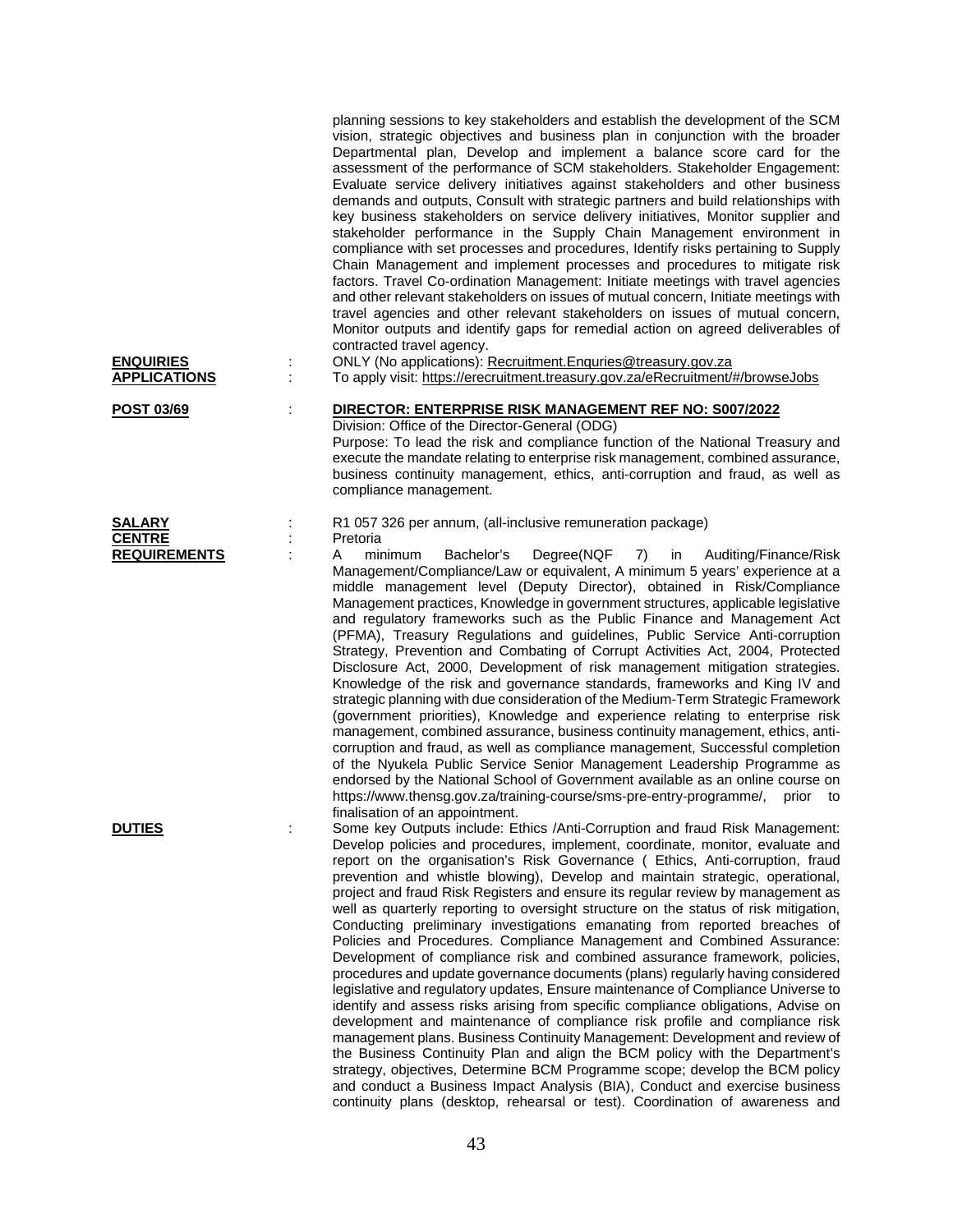| <b>ENQUIRIES</b><br><b>APPLICATIONS</b>               | training: Develop and maintain awareness and training plans for staff and<br>employees, Conduct risk awareness on the part of employees and management,<br>Embed BCM in the National Treasury's culture. Reporting: Coordinate reporting<br>with process owners.<br>ONLY (No applications): Recruitment. Enquries@treasury.gov.za                                                                                                                                                                                                                                                                                                                                                                                                                                                                                                                                                                                                                                                                                                                                                                                                                                                                                                                                                                                                                                                                                                                                                            |  |
|-------------------------------------------------------|----------------------------------------------------------------------------------------------------------------------------------------------------------------------------------------------------------------------------------------------------------------------------------------------------------------------------------------------------------------------------------------------------------------------------------------------------------------------------------------------------------------------------------------------------------------------------------------------------------------------------------------------------------------------------------------------------------------------------------------------------------------------------------------------------------------------------------------------------------------------------------------------------------------------------------------------------------------------------------------------------------------------------------------------------------------------------------------------------------------------------------------------------------------------------------------------------------------------------------------------------------------------------------------------------------------------------------------------------------------------------------------------------------------------------------------------------------------------------------------------|--|
|                                                       | To apply visit: https://erecruitment.treasury.gov.za/eRecruitment/#/browseJobs                                                                                                                                                                                                                                                                                                                                                                                                                                                                                                                                                                                                                                                                                                                                                                                                                                                                                                                                                                                                                                                                                                                                                                                                                                                                                                                                                                                                               |  |
|                                                       | <b>OTHER POSTS</b>                                                                                                                                                                                                                                                                                                                                                                                                                                                                                                                                                                                                                                                                                                                                                                                                                                                                                                                                                                                                                                                                                                                                                                                                                                                                                                                                                                                                                                                                           |  |
| <b>POST 03/70</b>                                     | SENIOR ANALYST: CREDIT RISK REF NO: S008/2022<br>Division: Asset and Liability Management (ALM)<br>(Re-Advertisement)<br>Purpose: To implement and review credit risk policies within Assets and Liability<br>Management (ALM) Division in the assessment of the adequacy of current credit<br>risks procedures and their impact.                                                                                                                                                                                                                                                                                                                                                                                                                                                                                                                                                                                                                                                                                                                                                                                                                                                                                                                                                                                                                                                                                                                                                            |  |
| <b>SALARY</b><br><b>CENTRE</b><br><b>REQUIREMENTS</b> | R882 042 per annum, (all-inclusive remuneration package)<br>Pretoria<br>A minimum National Diploma/ B. Degree at (NQF 6-7) in Business Finance/<br>Economics, minimum 4 years' experience obtained in a risk management<br>environment, and Knowledge and exposure to the banking environment.                                                                                                                                                                                                                                                                                                                                                                                                                                                                                                                                                                                                                                                                                                                                                                                                                                                                                                                                                                                                                                                                                                                                                                                               |  |
| <b>DUTIES</b>                                         | Some key Outputs include: Credit Risk Management Policy: Implement and<br>monitor adherence to the credit risk management policies within ALM, Ensure<br>adherence to cash limits as per policy directives and report deviations, Monitor<br>contingent fiscal obligations (including PPPs) and report on discrepancies, Monitor<br>and review current credit risk management policy significance and propose change<br>where required, Provide advice on enhancement of processes and procedures for<br>implementation, Develop risk reporting guidelines for stakeholders, Develop<br>mitigation procedures to limit credit risk exposures. Credit Risk Management<br>System: Maintain credit risk database in the credit risk model, Identify system<br>requirements for the monitoring and reporting of credit risk discrepancies, Provide<br>financial analysis of data in the credit risk model, Provide credit risk forecasts on<br>financial data. Credit Risk Profile of Government portfolio: Determine credit risk<br>exposure, Monitor credit risk exposures and provision of research on financial<br>health of stakeholders, Provide advice financial exposures and recommend ways<br>to reduce the risk to government. Contingent Liabilities: Amend current guidelines<br>for the management of contingent liabilities, Identifying and monitor government's<br>contingent fiscal obligations, Report contingent fiscal obligations and recommend<br>the management thereof. |  |
| <b>ENQUIRIES</b><br><b>APPLICATIONS</b>               | ONLY (No applications): Recruitment. Enquries@treasury.gov.za<br>To apply visit: https://erecruitment.treasury.gov.za/eRecruitment/#/browseJobs                                                                                                                                                                                                                                                                                                                                                                                                                                                                                                                                                                                                                                                                                                                                                                                                                                                                                                                                                                                                                                                                                                                                                                                                                                                                                                                                              |  |
| <b>POST 03/71</b>                                     | <u>ANALYST DEVELOPER: SYSTEMS INTEGRATION REF NO: S003/2022</u><br>Division: Asset and Liability Management (ALM)<br>Purpose: To assist in the design, programming and testing of document software<br>in alignment with user requirements and maintain support to stakeholders<br>pertaining to software.                                                                                                                                                                                                                                                                                                                                                                                                                                                                                                                                                                                                                                                                                                                                                                                                                                                                                                                                                                                                                                                                                                                                                                                   |  |
| <b>SALARY</b><br><b>CENTRE</b><br><b>REQUIREMENTS</b> | R477 090 per annum, (Remuneration package benefits exclusive)<br>Pretoria<br>A minimum Degree/ National Diploma (NQF 6-7)/ in Computer Science, A minimum<br>3 years' experience obtained in software development, Knowledge of C#, VB and<br>ASP.Net, Knowledge of Version Control Tools and developing of web services,<br>Knowledge of Microsoft SQL (Stored procedures, reporting services), Knowledge<br>of OO analysis and design (UML Modelling), and Knowledge of formal SDLC<br>methodologies (e.g. RUP) and SOA.                                                                                                                                                                                                                                                                                                                                                                                                                                                                                                                                                                                                                                                                                                                                                                                                                                                                                                                                                                   |  |
| <b>DUTIES</b>                                         | Some key Outputs include: ICT Governance: Assist with the development and<br>cultivation of software knowledge development in line with best practices, Assist<br>with recommendations on issues of programming software development, Assist<br>with the establishment and maintenance of processes and controls on the<br>governance of software development, Research and recommend software tools for<br>development. System Analysis and Enhancement: Liaise with stakeholders and                                                                                                                                                                                                                                                                                                                                                                                                                                                                                                                                                                                                                                                                                                                                                                                                                                                                                                                                                                                                       |  |